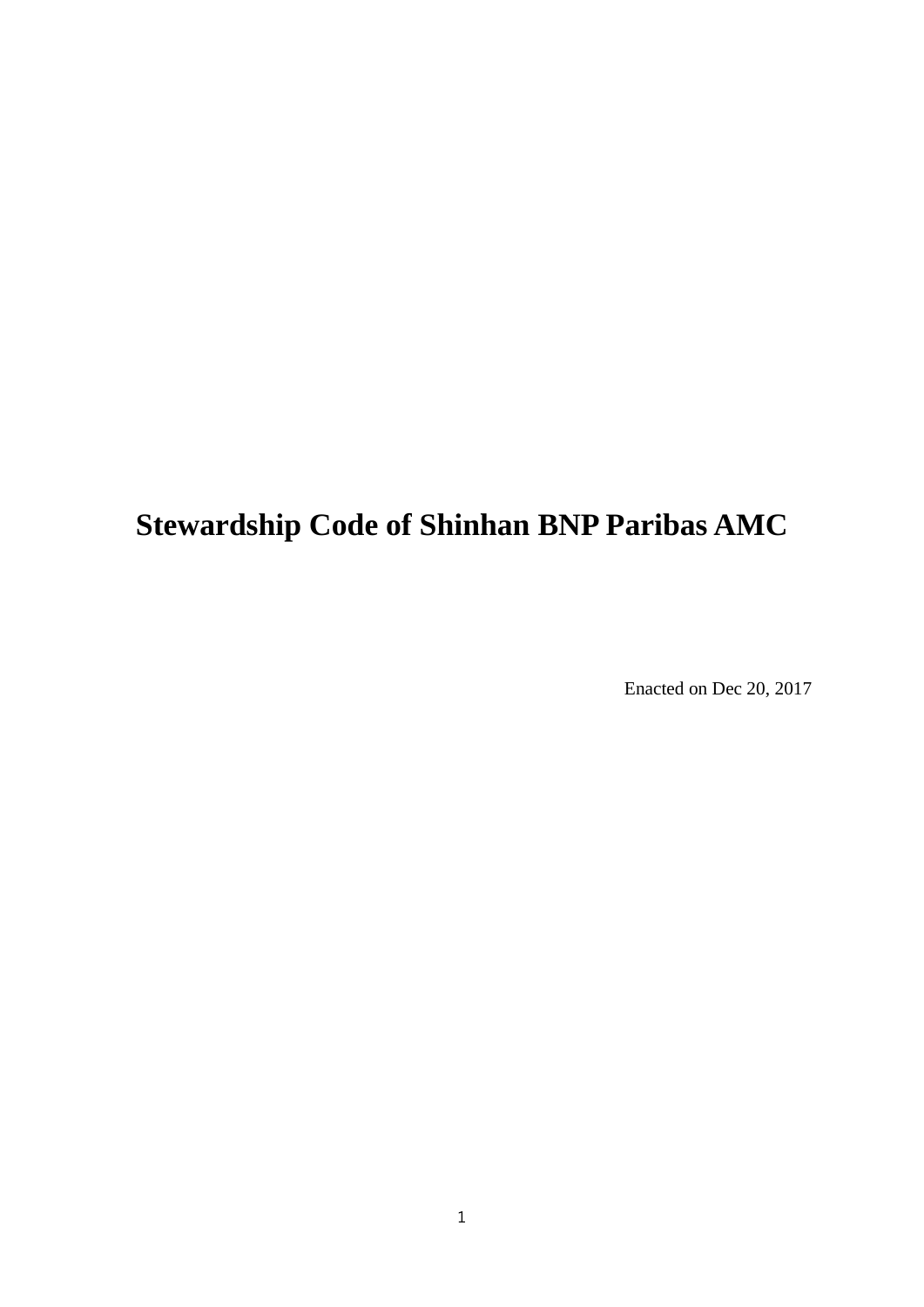Shinhan BNP Paribas Asset Management Company (hereafter "Shinhan BNPP AMC") establishes and implements "stewardship code of Shinhan BNPP AMC" based on "Principles on the Stewardship Responsibilities of Institutional Investors (Korean Stewardship Code)" which was published by Korean Stewardship Code Council on Dec 19, 2016.

- 1. The responsibility borne by institutional investors which has made investments in publicly listed companies in Korea as a manger of others' assets (hereinafter referred to as "stewardship responsibilities") refers to the responsibility to promote the mid- to long-term interests of customers and beneficiaries by pursuing enhancement of mid- to long-term values of investee companies and its sustainable growth.
- 2. Successful implementation of stewardship responsibilities induces development of investee companies, contributes to enhancement of investors' interests and supports the sound and substantial growth and development of the capital markets and the overall economy.
- 3. Shinhan BNPP AMC, as an institutional investor investing in publicly listed companies in Korea, has enacted stewardship code of Shinhan BNPP AMC so as to seek for enhanced value and sustainable growth of investee companies, as well as to promote the interests of investors by effectively implementing stewardship responsibilities.
- 4. Shinhan BNPP AMC implements stewardship activities in day-to-day operations through asset management, dialogue with investee companies, etc. The main focus of stewardship activities is on exercise of voting rights, but the scope of activities refers to shareholder activities including monitoring of key business issues such as corporate strategy, performance, risk management, environment, society and corporate governance.
- 5. Shinhan BNPP AMC's stewardship activities do not signify any undue intervention in day-today operations of investee companies, and Shinhan BNPP AMC can consider selling its shares should it be deemed in the best interests of investors.

**Principle 1. Shinhan BNPP AMC should establish and disclose a clear policy for faithful execution of the responsibilities as a steward managing assets entrusted by others such as customers and beneficiaries.** 

- Shinhan BNPP AMC has enacted and introduced "stewardship code of Shinhan BNPP AMC" so as to faithfully execute its stewardship responsibilities.
- Shinhan BNPP AMC, in order to exercise the mission of "warm-hearted finance for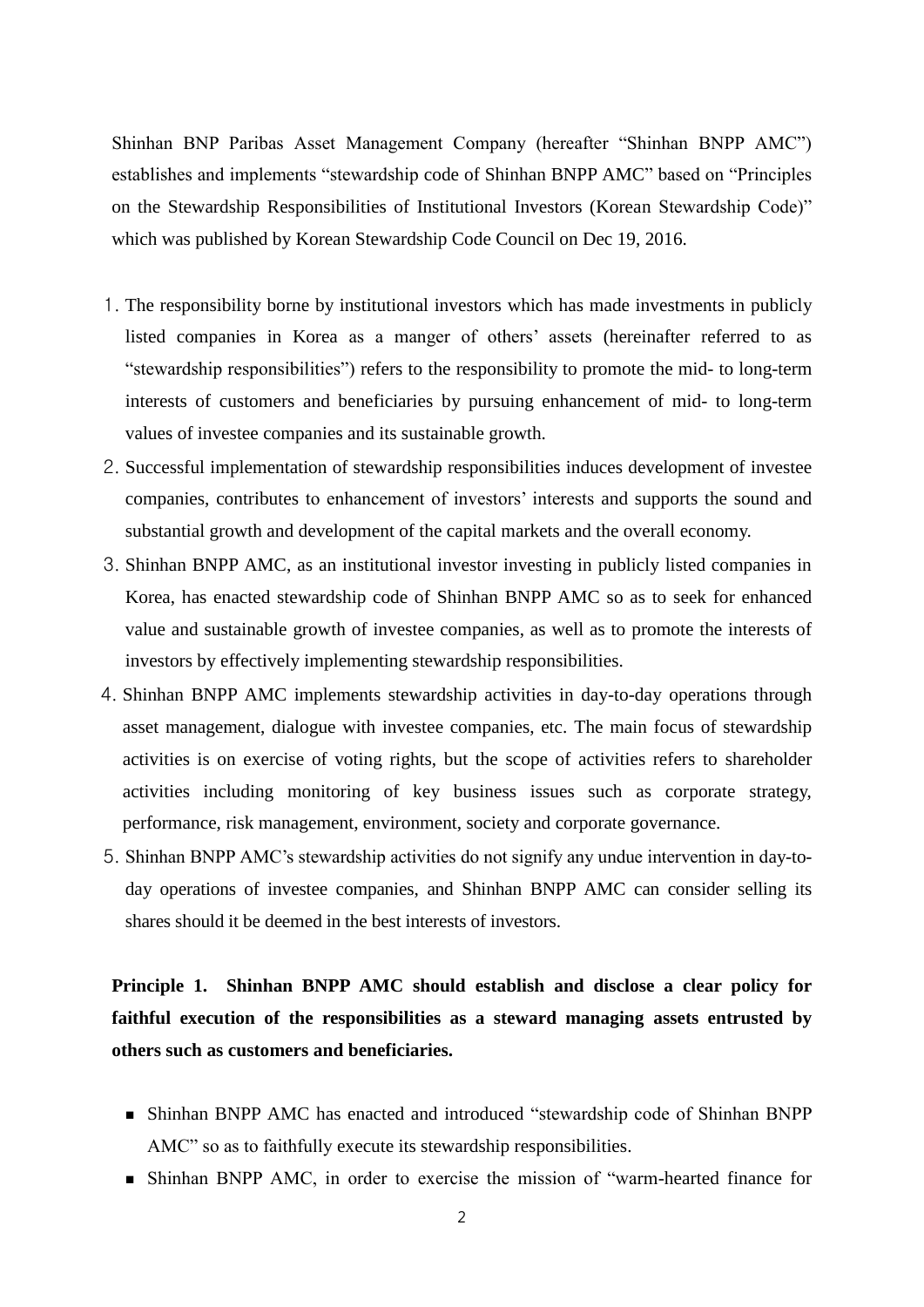shared future" as a key subsidiary of Shinhan Financial Group, aims to create a virtuous cycle of co-prosperity where the values of customers and the society increase together in areas such as product, service and management of capital. In particular, Shinhan BNPP AMC aims to faithfully execute stewardship responsibilities in order to provide higher values to customers as a collective investment business entity according to "Financial Investment Services and Capital Markets Act."

- **For effective execution of stewardship responsibilities, the scope of shareholder** activities is not limited to faithful exercise of voting rights but includes diverse and proactive activities, within the scope of not exercising influence on management control, such as monitoring on the possibility of future problems, dialogue for constructive purposes and proactively making comments through participation in shareholders' meetings.
- Stewardship code of Shinhan BNPP AMC applies the same to all collective investment schemes managed by Shinhan BNPP AMC and the code will be particularly emphasized for collective investment schemes that are managed according to the principle of socially responsible investment.

**Principle 2. Shinhan BNPP AMC should prepare a clear and effective policy on how to resolve conflicts of interest which have arisen or may arise in the course of stewardship activities, and disclose the details thereof.**

- Shinhan BNPP AMC understands the importance of detecting potential actual conflicts of interest and making utmost efforts to prevent such conflicts during the course of executing stewardship responsibilities, and acts in the best interests of investors. Shinhan BNPP AMC has enacted and implemented "Regulation on the Management of Conflicts of Interest" so as to prevent conflicts of interest that may occur while engaging in all financial investment businesses including stewardship activities.
- All persons in charge of duty inspect and review the possibility of conflict of interest according to the following type as Shinhan BNPP AMC may face a conflict-of-interest situation where the interests of investors cannot be faithfully promoted due to Shinhan BNPP AMC's interests in investee companies during the course of executing stewardship responsibilities.
	- $\checkmark$  Investors and Shinhan BNPP AMC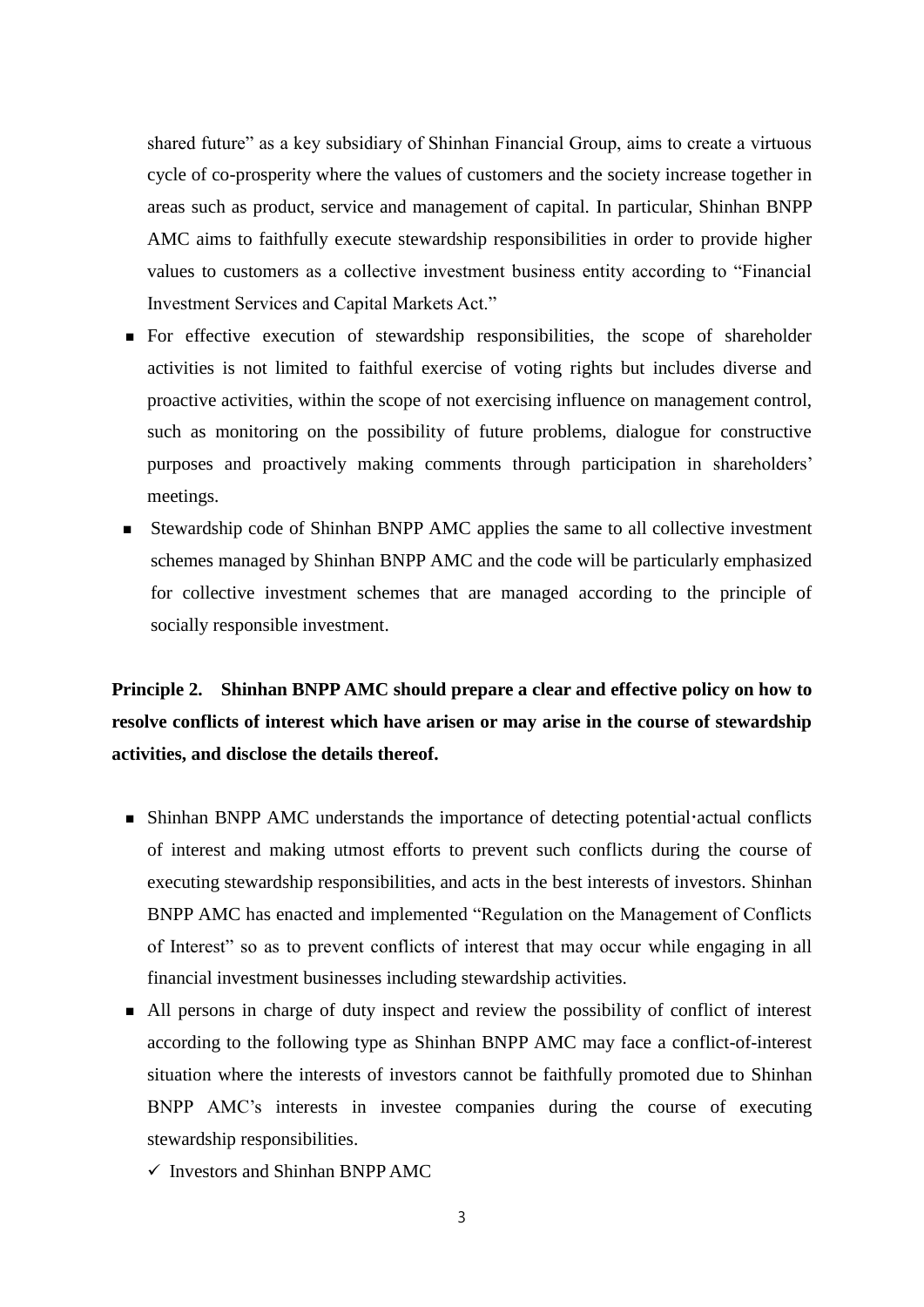- $\checkmark$  Investors and shareholders of Shinhan BNPP AMC
- $\checkmark$  Investors and a related company of Shinhan BNPP AMC
- $\checkmark$  Investors and executives and employees of Shinhan BNPP AMC
- $\checkmark$  A certain investor and another investor
- All persons in charge of duty detect and evaluate whether or not conflict of interest may occur and if it is deemed that there is a possibility of conflict of interest, they process duties after reducing the likelihood to a level that presents no issues to investor protection through pre-emptive discussions with the Chief Compliance Officer.

## **Principle 3. Shinhan BNPP AMC should regularly monitor investee companies in order to enhance investee companies' mid- to long-term values and thereby preserve and raise the values of invested assets.**

- Shinhan BNPP AMC inspects the situation of investee companies accurately and reviews the effectiveness of the inspection through financial analysis, company visits, etc.
- Shinhan BNPP AMC, in order to detect risk factors that may cause material damage to the values of investee companies, conducts ex-ante/regular monitoring of financial factors such as financial structure and business performance as well as non-financial factors including environment, society, corporate governance and business strategy, which may influence the values and sustainable growth of investee companies, thereby enhancing the values of investee companies and promoting its sustainable growth and the interests of investors.
- If any risk factors and other concerns are confirmed through efforts made to preemptively detect risk factors that may cause material damage to the values of investee companies, Shinhan BNPP AMC seeks for appropriate solutions through constructive communication such as discussions prior to shareholders' meetings.

**Principle 4. Shinhan BNPP AMC should aim to form a consensus with investee companies, and should formulate an internal guideline on the timeline, procedure and methods for execution of stewardship activities if deemed necessary.**

 Shinhan BNPP AMC seeks to enhance mid- to long-term values of investee companies and makes utmost efforts to build a consensus with investee companies on major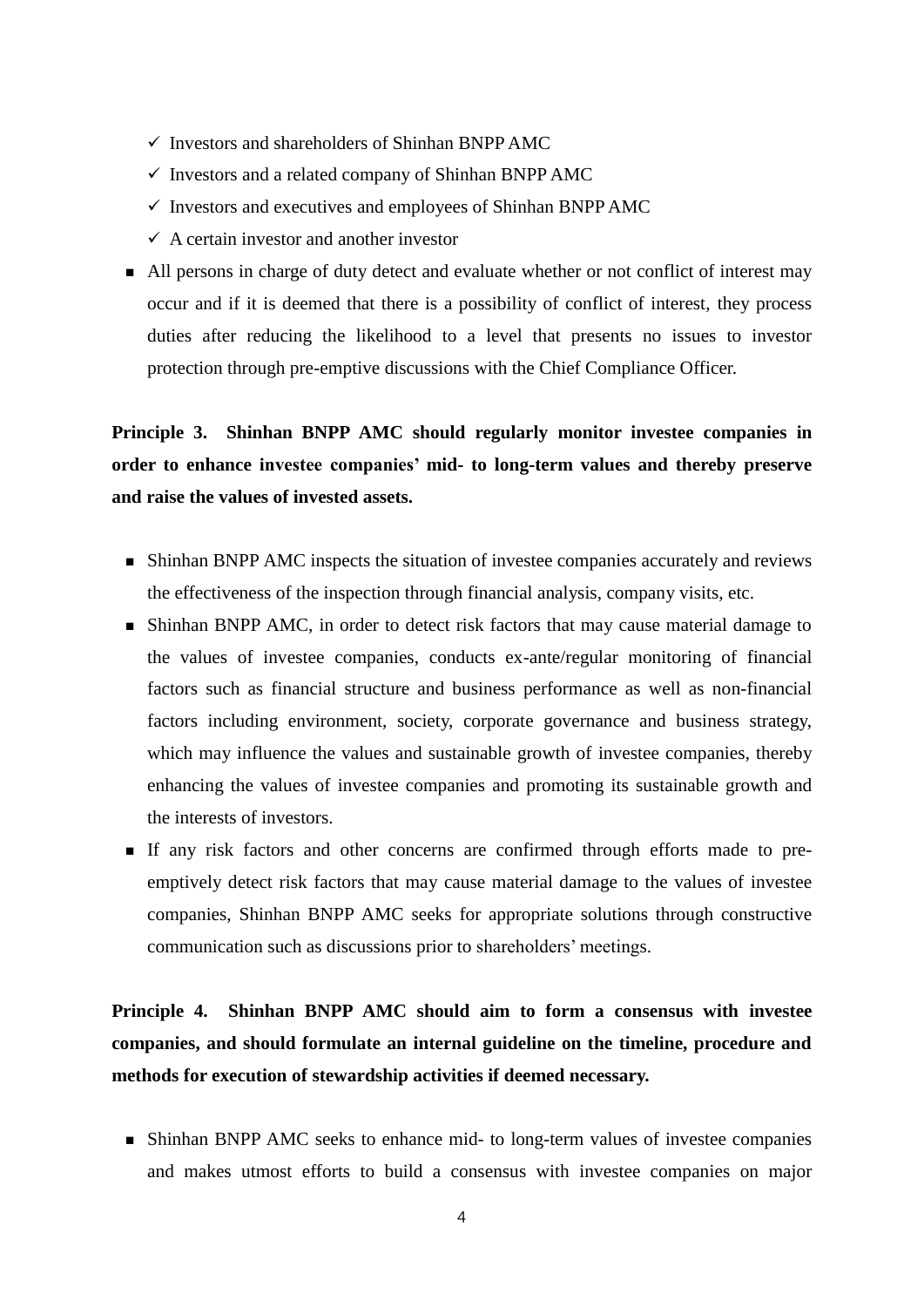financial and non-financial business issues based on policies regarding investments, stewardship responsibilities, etc.

- Deliver opinions from an investor's perspective through in-depth communication with investee companies in order to accurately assess their situation and share views, and conduct reviews from various perspectives to seek for enhanced value and sustainable growth of investee companies.
	- (1) Business and finance related issues
		- Measures to improve ROE
		- Measures to use idle cash
		- Guidelines related to shareholder return policy (dividend payout, share buyback, etc.)
		- Guidelines on changing corporate governance (appointment of outside directors, trading of shares, capital procurement, etc.)
		- Other items that may significantly affect shareholder value
	- (2) Information related to investee companies and relevant companies
		- Request for public disclosure of support provided to subsidiaries and affiliated firms
		- Request for public disclosure when acquiring shares in overseas corporations
		- Request for public disclosure of the impact on shareholder value when trading invested stakes
	- (3) Investment decisions that befit ESG (Environment, Social, Governance)
- If there are lingering concerns over the investee company despite efforts made to form a consensus through various methods and sufficient discussions with the investee company, a review shall be made to decide whether or not to engage in additional shareholder activities within the boundaries allowed by relevant laws and regulations (e.g. request for necessary information or materials, request for explanations on the company's stance and future plans, deliver Shinhan BNPP AMC's opinions on lingering concerns, proactively make comments in shareholders' meetings, meet with the management) in order to make thorough judgment.
- If undisclosed material information related to the investee company is acquired while actively engaging in shareholder activities in the process of discharging stewardship responsibilities, an immediate disclosure of such information shall be requested to the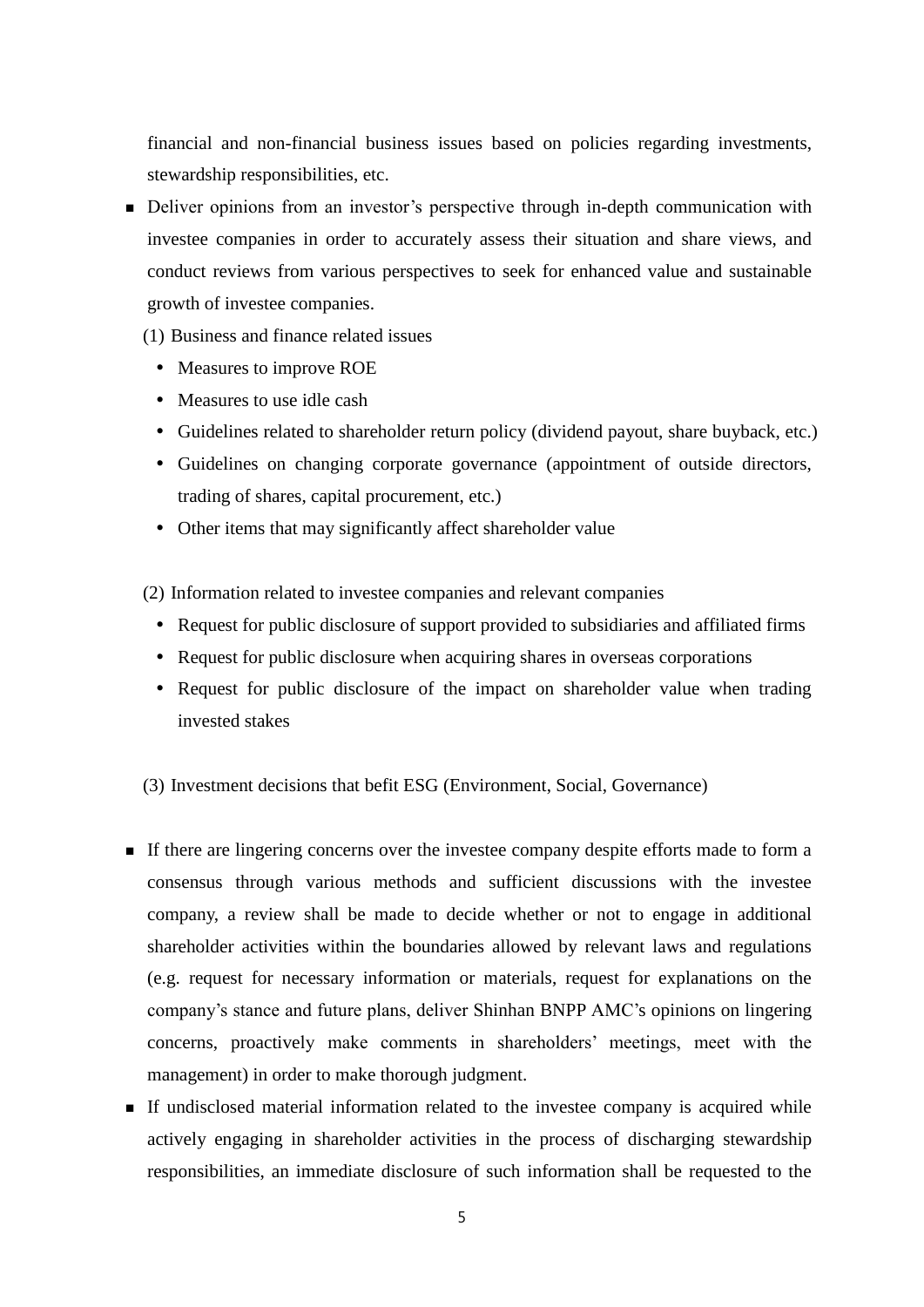investee company, discussions shall be made with and notification provided to the Chief Compliance Officer of Shinhan BNPP AMC, and the Chief Compliance Officer may suspend block transactions or apply conditions to the trading of the security concerned.

**Principle 5. Shinhan BNPP AMC, in order to faithfully exercise voting rights, shall prepare and disclose policies on voting rights including guidelines, procedures and detailed standards and it shall also disclose relevant details when exercising voting rights and reasons thereof so as to check the adequacy of the execution of voting rights.**

- The collective investment business entity shall faithfully exercise voting rights of securities that belong to the collective investment property in order to protect investors' interest in accordance with the Capital Markets Act (paragraph 1, article 87 of the Act)
- Shinhan BNPP AMC has established and is abiding by "Regulations on exercising voting rights," and decides whether to vote for against neutral on an agenda after compiling analyzing sufficient information, conducting in-depth review on investee companies, engaging in dialogue participation, etc. Voting rights shall be exercised based on whether or not the agenda concerned will contribute to the best interest of investors by enhancing sustainable growth and long-term value of the investee company. Voting rights should be exercised according to Shinhan BNPP AMC's judgment and stewardship responsibilities even when using an external advisory service provider for exercising voting rights.
- Regulations and guidelines related to exercising voting rights for collective investment property and details on voting rights that have been exercised (for against neutral, reasons thereof, reason for not exercising voting rights, etc.) should be disclosed on Shinhan BNPP AMC's website so that investors can check the status of Shinhan BNPP AMC's execution of stewardship responsibilities.

Check regulations and guidelines on exercising voting rights

Date Investee company Agenda | Opinion | Detailed reasons | Note

<Details of exercising voting rights>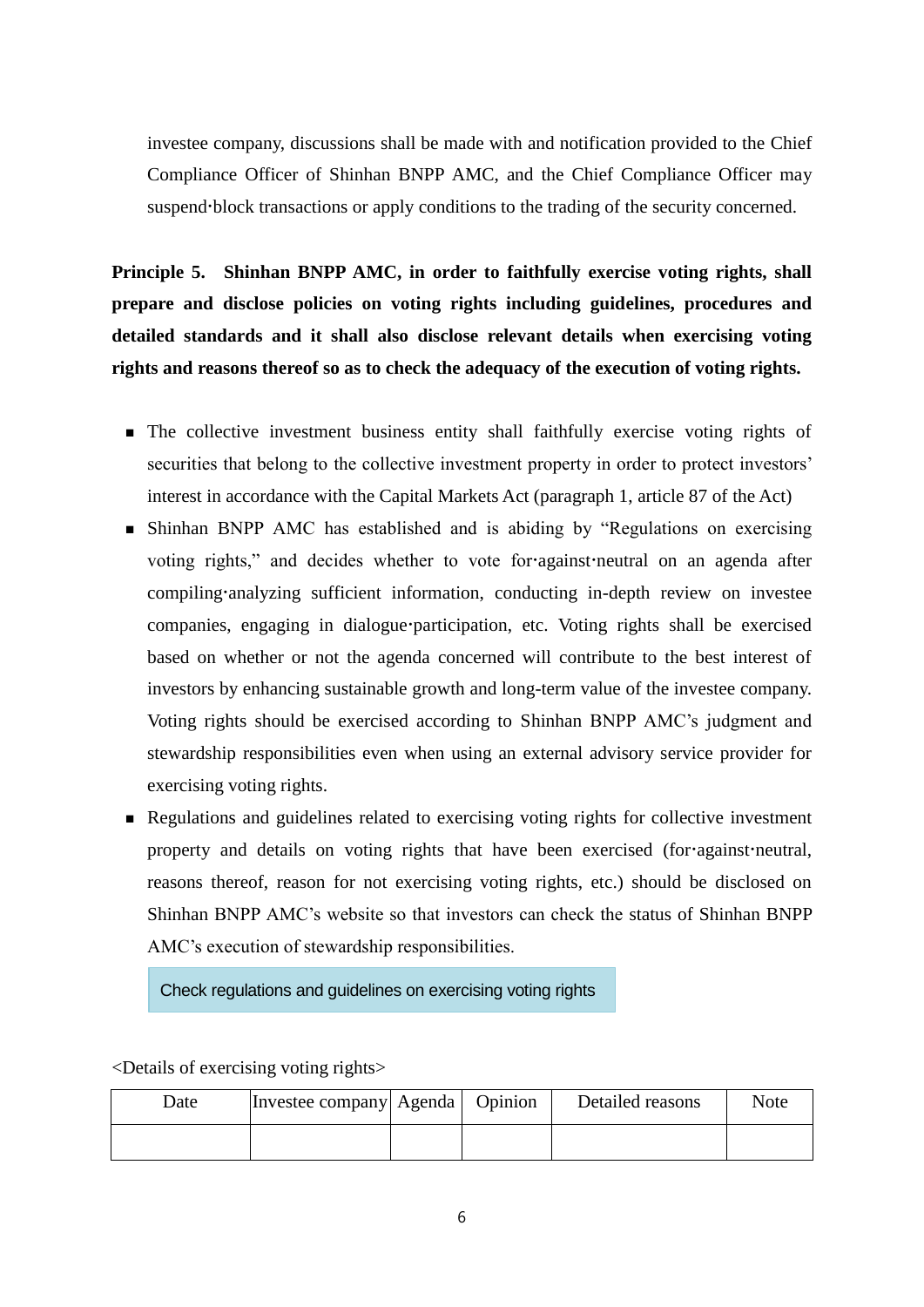

## **Principle 6. Shinhan BNPP AMC shall regularly report the status of exercising voting rights and execution of stewardship responsibilities to customers and beneficiaries.**

- Shinhan BNPP AMC shall disclose whether or not voting rights have been exercised on corporations in which a collective investment scheme invests at least 5% of total assets or W10bn together with relevant details thereof in quarterly business reports in accordance with the Capital Markets Act.
- Shinhan BNPP AMC shall provide easy access to investors on questions and opinions submitted to investee companies as well as requests made to improve the dividend system together with the response and feedback provided by investee companies, and disclose the status of its execution of stewardship responsibilities on the Shinhan BNPP AMC's website in order to enhance the transparency and responsibility of shareholder activities. However, Shinhan BNPP AMC may decide not to fully or partially disclose the status of its execution of stewardship responsibilities when deemed necessary in consideration of overall circumstances such as protection of shareholder value, protection of the value of investee companies, etc.

 $\leq$ Details of the execution of stewardship responsibilities  $>$ 

| Date | Investee company | Execution of stewardship responsibilities | Result of request |
|------|------------------|-------------------------------------------|-------------------|
|      |                  |                                           |                   |
|      | 고지 내여 화이         |                                           |                   |

## **Principle 7. Shinhan BNPP AMC shall be equipped with necessary capabilities and expertise in order to effectively and proactively perform stewardship responsibilities.**

- **People in charge of investment and research of Shinhan BNPP AMC shall enhance their** understanding of companies through financial analysis, company visits, etc. and make efforts to enhance their understanding of investee companies and their business environment so as to enable effective shareholder activities.
- Shinhan BNPP AMC shall enhance the understanding of investee companies in order to